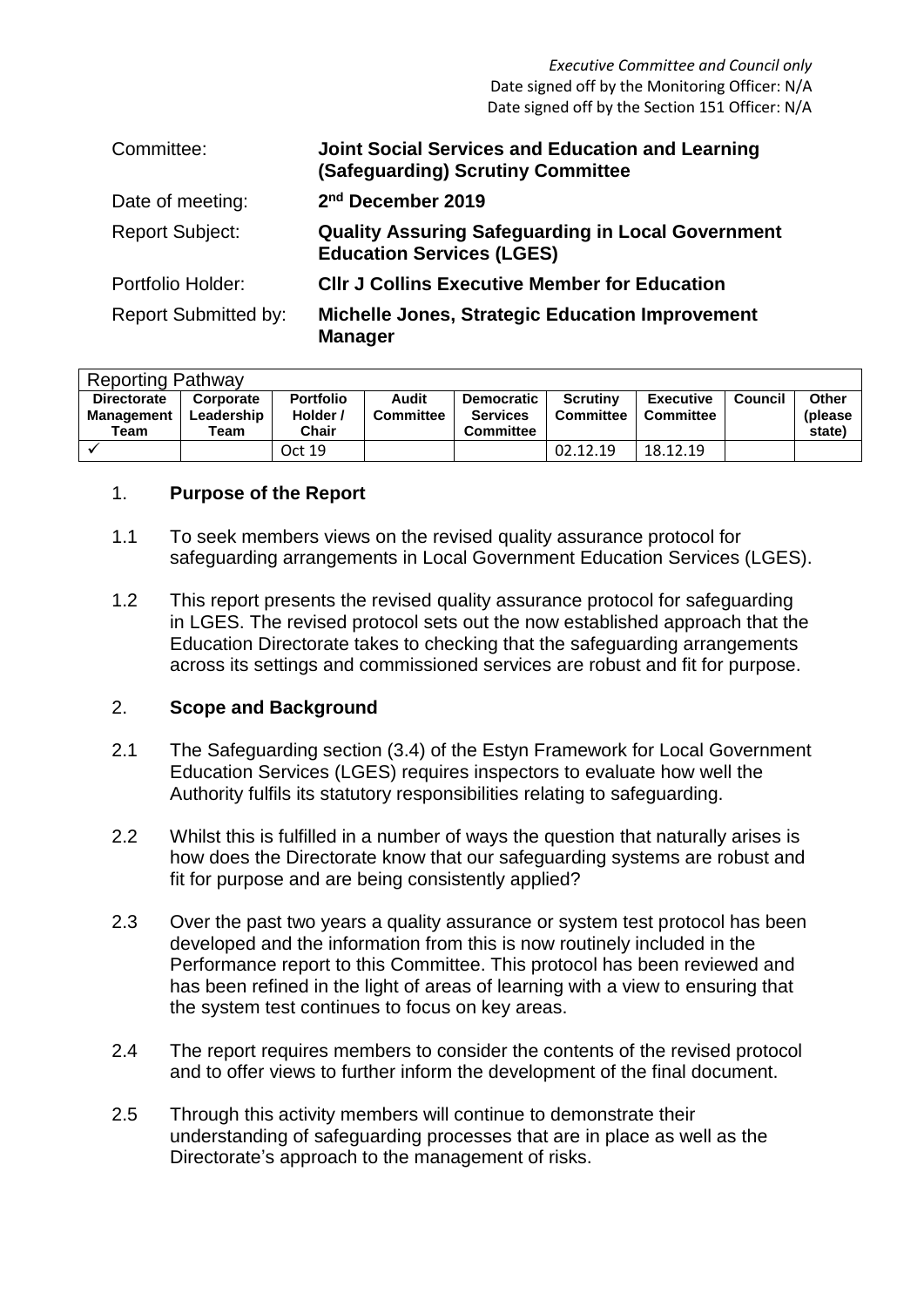# 3. **Options for Recommendation**

#### 3.1 **Option 1**

Members are asked to scrutinise the revised protocol and contribute to the continuous assessment of effectiveness by making appropriate recommendations to the Executive Committee.

#### 3.2 **Option 2**

Accept the report as provided.

#### 4. **Evidence of how does this topic supports the achievement of the Corporate Plan / Statutory Responsibilities / Blaenau Gwent Well-being Plan**

#### 4.1 **Corporate Plan**

# **Education Aims**

- o "To improve pupil outcomes, progress and wellbeing, particularly for our more able and most vulnerable learners
- o To improve the quality of our education services and our school buildings to help learners achieve great outcomes
- o To continue to support our school leaders to help our pupils achieve their ambitions."

#### 4.2 **Blaenau Gwent Well-being Plan Objectives**

The process of rigorous self-evaluation as detailed in the revised policy makes a valued contribution to Blaenau Gwent PSB Well-being Plan Objectives. Blaenau Gwent Council wants:

- everyone to have the best start in life;
- safe and friendly communities;
- to look after and protect its natural environments;
- to forge new pathways to prosperity, and
- to encourage and enable people to make healthy lifestyle choices in the places that they live, work and play.

# 5. **Implications Against Each Option**

5.1 The revised quality assurance protocol is cognisant of the ongoing austerity measures and its implementation is managed through existing resources.

# 5.2 *Risk including Mitigating Actions*

The Directorate Risk register identifies safeguarding risks for the Directorate and is informed by the findings from this process. Such risks are monitored as part of the routine Directorate risk management business activity.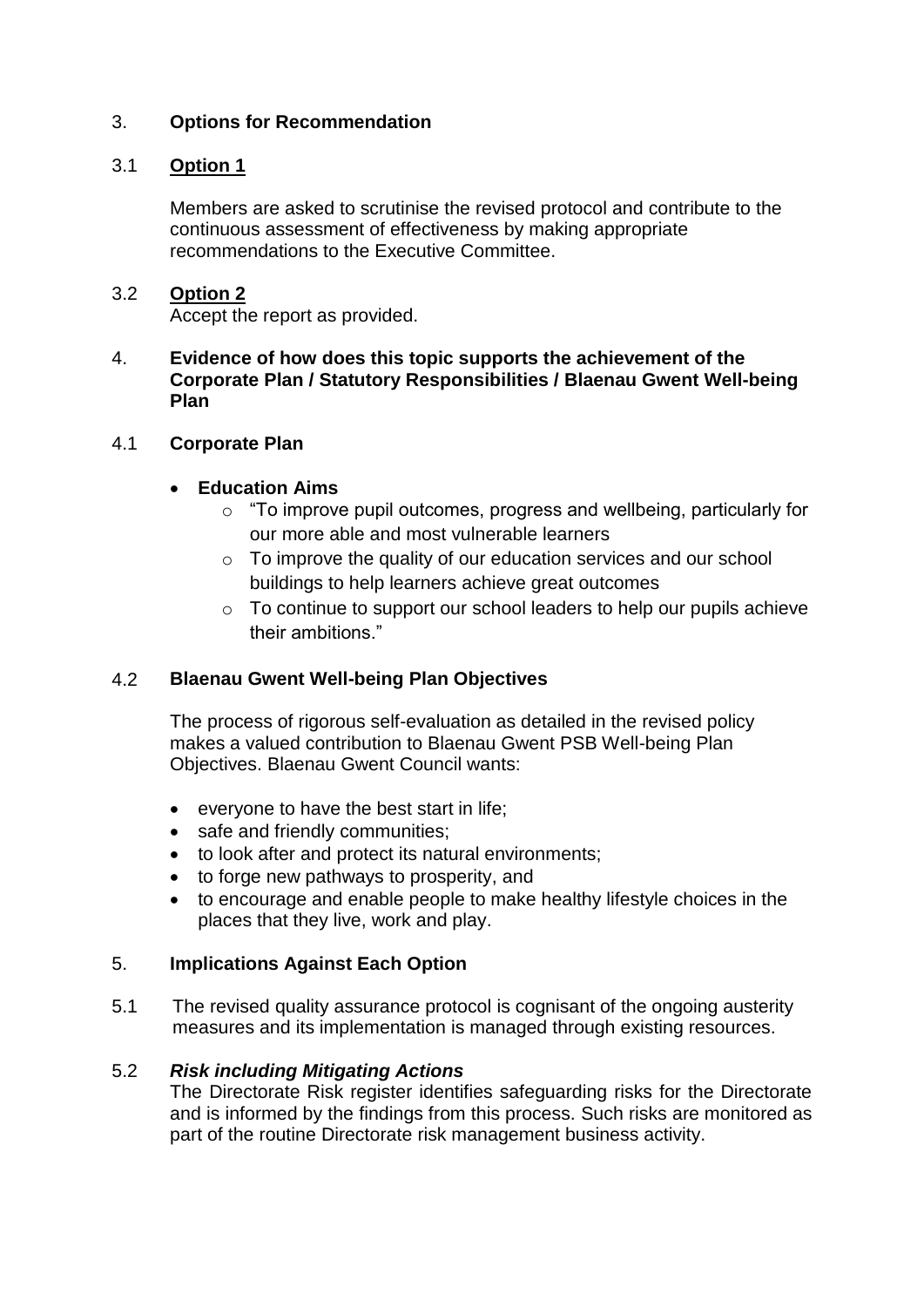# 5.3 *Legal*

Safeguarding arrangements comply with relevant legislation and guidance which includes the Welsh Government Keeping Leaners Safe Guidance.

# 5.4 *Human Resources*

There is no direct staffing or workforce implications arising from this report.

# 6. **Supporting Evidence**

#### 6.1 *Performance Information and Data*

- 6.1.1 The reporting of quality assurance visits are now shared with this Committee through the Performance Report and provides Elected Members with an overview as to how management assures itself that the safeguarding arrangements within Local Government Education Services (LGES) are fit for purpose and do not present a risk.
- 6.1.2 During the last two years there have been sixteen quality assurance visits to schools and quality assurance visits to each of the following service areas: Leisure Trust; Early Years, Childcare and Play; Home to School transport and Catering (schools).
- 6.1.3 From these visits, evidence has been gathered which has provided reassurance that appropriate safeguarding arrangements are in place in schools and other education services. Learning from these visits informs future policy and practice and is included in the Directorate's self-evaluation process.

# 6.2 *Expected outcome for the public*

# 6.3 *Involvement (consultation, engagement, participation)*

Quality Assurance visits involve the Safeguarding in Education Manager meeting with the leadership of the setting, a representative sample of staff and in the case of schools, listening to the views of learners.

The high level learning from these visits is shared at termly meetings which take place with the Safeguarding Leads from LGES representatives. More detailed information is shared with the individual establishment, at monthly meetings between the safeguarding team and lead education staff and on a regular basis with Education DMT and on a quarterly basis with CLT and Members of the Joint Safeguarding Scrutiny Committee through the Performance Report.

# 6.4 *Thinking for the Long term (forward planning)*

The Annual Council Reporting Framework (ACRF) and self-evaluation process enables the Education Directorate to plan for the future as spend, risk and performance is continuously reported on and provides a baseline of where the directorate is currently and where it needs to be in the future.